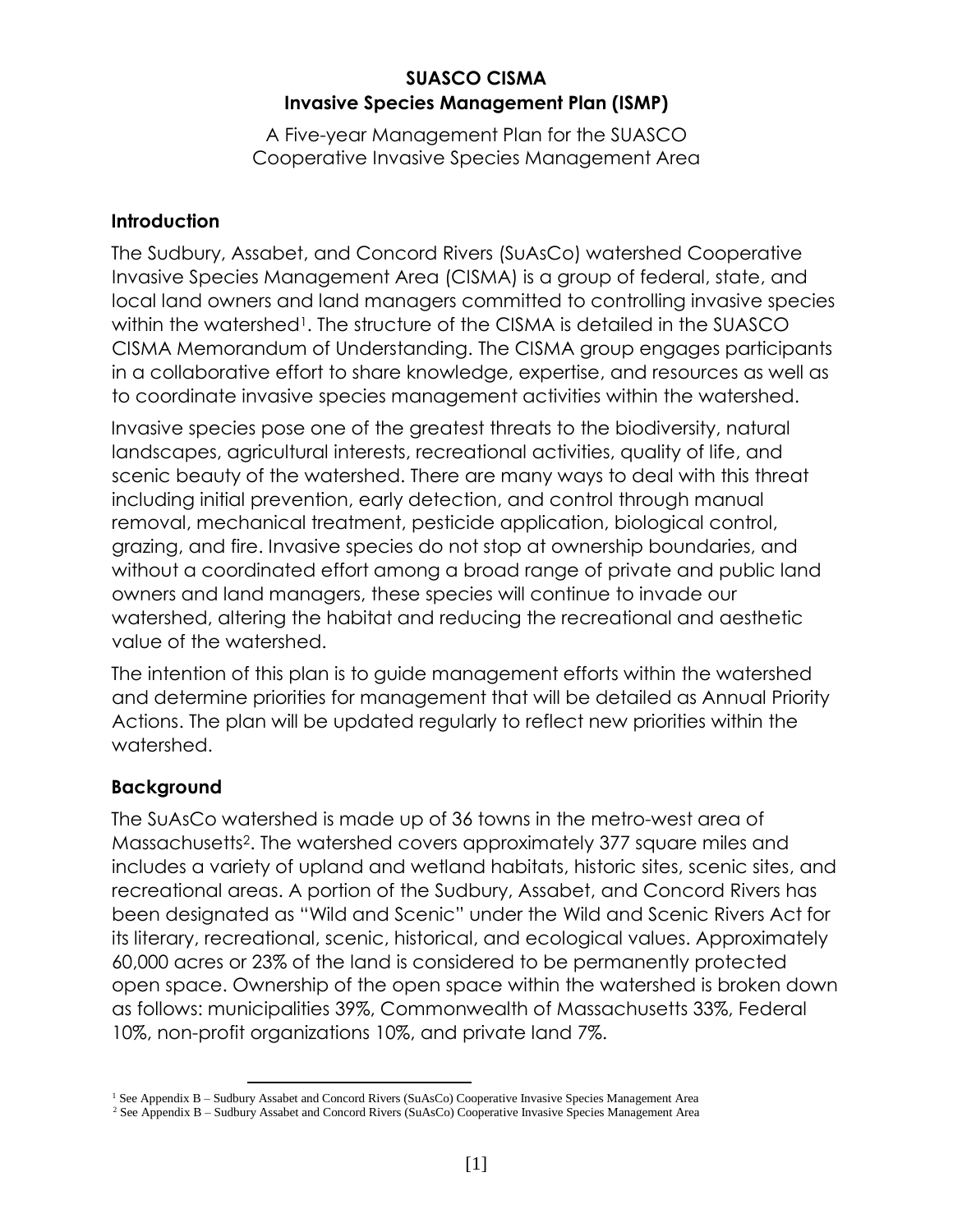#### **Purpose of the CISMA**

The purpose of the CISMA is to protect the biological, aesthetic, cultural, historical, and recreational values of natural areas, farmland, water resources, and scenic vistas by cooperating, coordinating activities, and sharing resources necessary for the prevention and control of invasive species on public and private lands across ownership boundaries within the CISMA.

### **Goals and Objectives**

### **Goal 1: Improve Communication and Knowledge Sharing Amongst CISMA Members**

The strength of the SuAsCo CISMA depends on having a knowledgeable membership that is able to effectively communicate their findings to land managers and private land owners within the watershed. To improve upon this strength, the SuAsCo CISMA should help facilitate the exchange of information by acting as a clearing house for this information and as a resource that members can reference and refer others to. It is the responsibility of the coordinator and interested CISMA members to facilitate and guide the collection and exchange of this information.

Objective 1: Maintain a functional website that helps facilitate the exchange of information between CISMA members and the public. Information such as, but not limited to best management practices, meetings, trainings, conferences, workshops, projects (past and current), grant opportunities, mapping initiatives, shared available resources, etc.

Objective 2: Provide more informal knowledge sharing opportunities such as roundtable discussions or digital forums for CISMA members and other interested parties to exchange information and identify new collaborations or opportunities within the watershed.

Objective 3: Actively provide an avenue of dissemination and communication through the use of newsletters and regular "check-ins" with CISMA members. A check-in would consist of a monthly communique (email, phone call, etc) between the coordinator and each of the CISMA members. This regular communication would help with the acquisition and exchange of information while nurturing collaborations.

Objective 4: As members are encouraged to participate in the sharing of information and new collaborations are identified, the coordinator and interested CISMA members will help actively apply knowledge and learning to new projects and initiatives. For example, new invasive mapping programs (such as EDDMaps) or developing an invasive species management plan for a new land acquisition.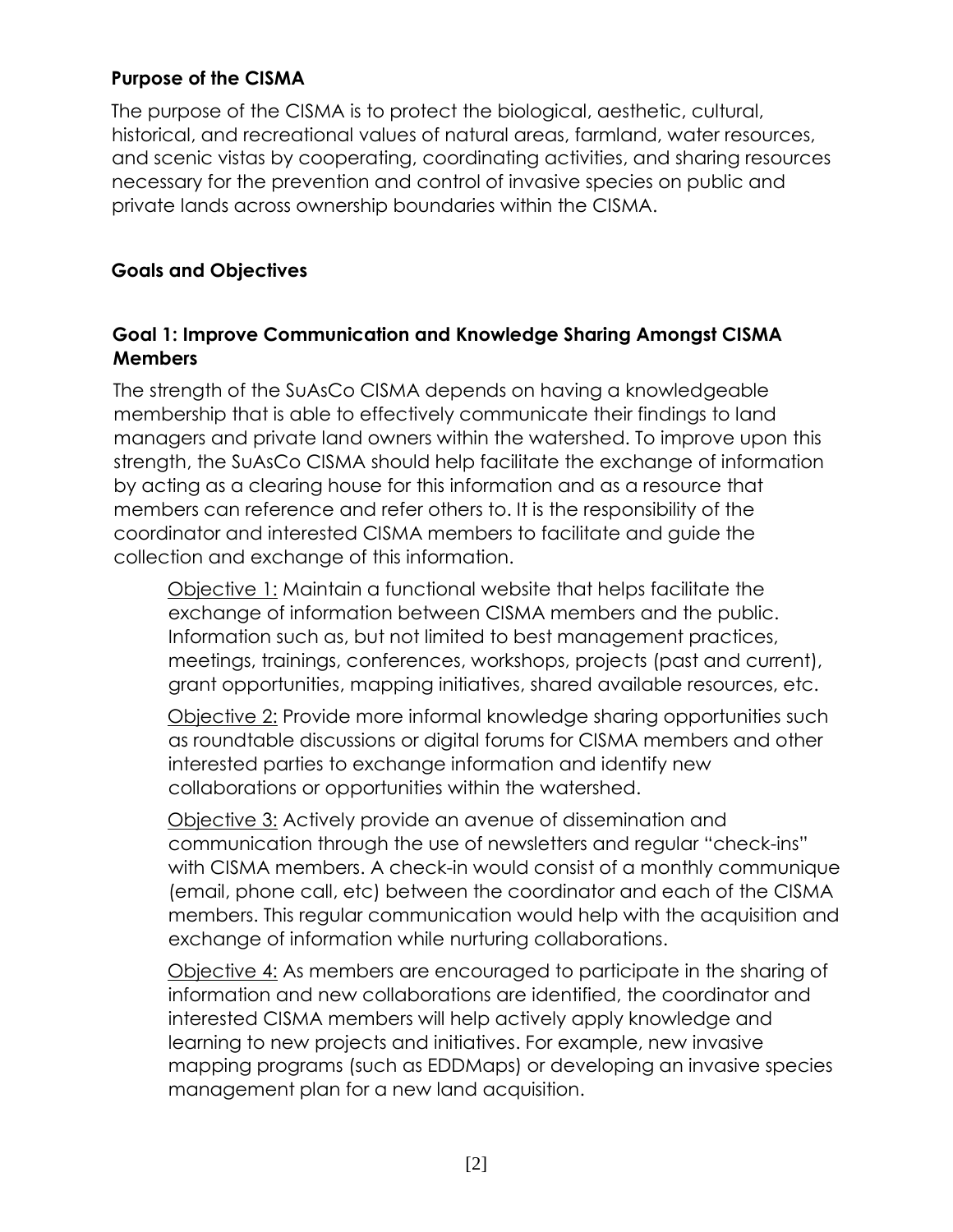## **Goal 2: Encourage a Culture of Volunteerism**

One of the most valuable resources to the members of the SuAsCo CISMA are knowledgeable, experienced, and engaged volunteers. The SuAsCo CISMA should strive to cultivate this population of volunteers by offering training, direction, and resources to volunteers and CISMA members.

Objective 1: To keep volunteers engaged, CISMA members should provide opportunities that allow volunteers to participate in as many aspects of invasive species management as possible. From planning to pulling, to restoration and monitoring, including volunteers in the full spectrum of management will also help maintain engagement.

Objective 2: Volunteers have varying levels of capabilities, so knowing how to leverage their abilities on a project is necessary. To help direct volunteers to opportunities best suited to their wants and abilities, the SuAsCo CISMA will provide a list of volunteer opportunities offered by CISMA members.

Objective 3: The SuAsCo CISMA website should help direct volunteers and CISMA members by providing links to resources such as Nature Groupie, which is a resource for volunteers and organizations.

Objective 4: Regular training opportunities should be offered to interested individuals or groups. During these training sessions, CISMA members should showcase upcoming projects in order to recruit volunteers as well as match potential volunteers to projects and gauge the skill level.

Objective 5: Document and show the successes of volunteers through photos, testimonials, and facts highlighting the positive impact of volunteers. Encourage CISMA members to contribute these materials to be posted on CISMA website and shared in the newsletter.

Objective 6: Provide a level of incentive that is both fun and rewarding. The possibility of CISMA volunteer nights that feature food and drink or one that showcases the edible or usefulness of invasive plant species.

## **Goal 3: Maintain a Functional and Flexible Organizational and Financial Structure to the SuAsCo CISMA**

The organizational core of the SuAsCo CISMA will continue to consist of a steering committee that will guide the operations of the CISMA and continue to seek opportunities that provide value and support the work of CISMA members. An administrative subcommittee and other working groups will help align the goals of the CISMA with those of its members. The SuAsCo CISMA will continue to pursue a long-term funding strategy to support a paid part-time coordinator, a functional website, and basic administrative needs.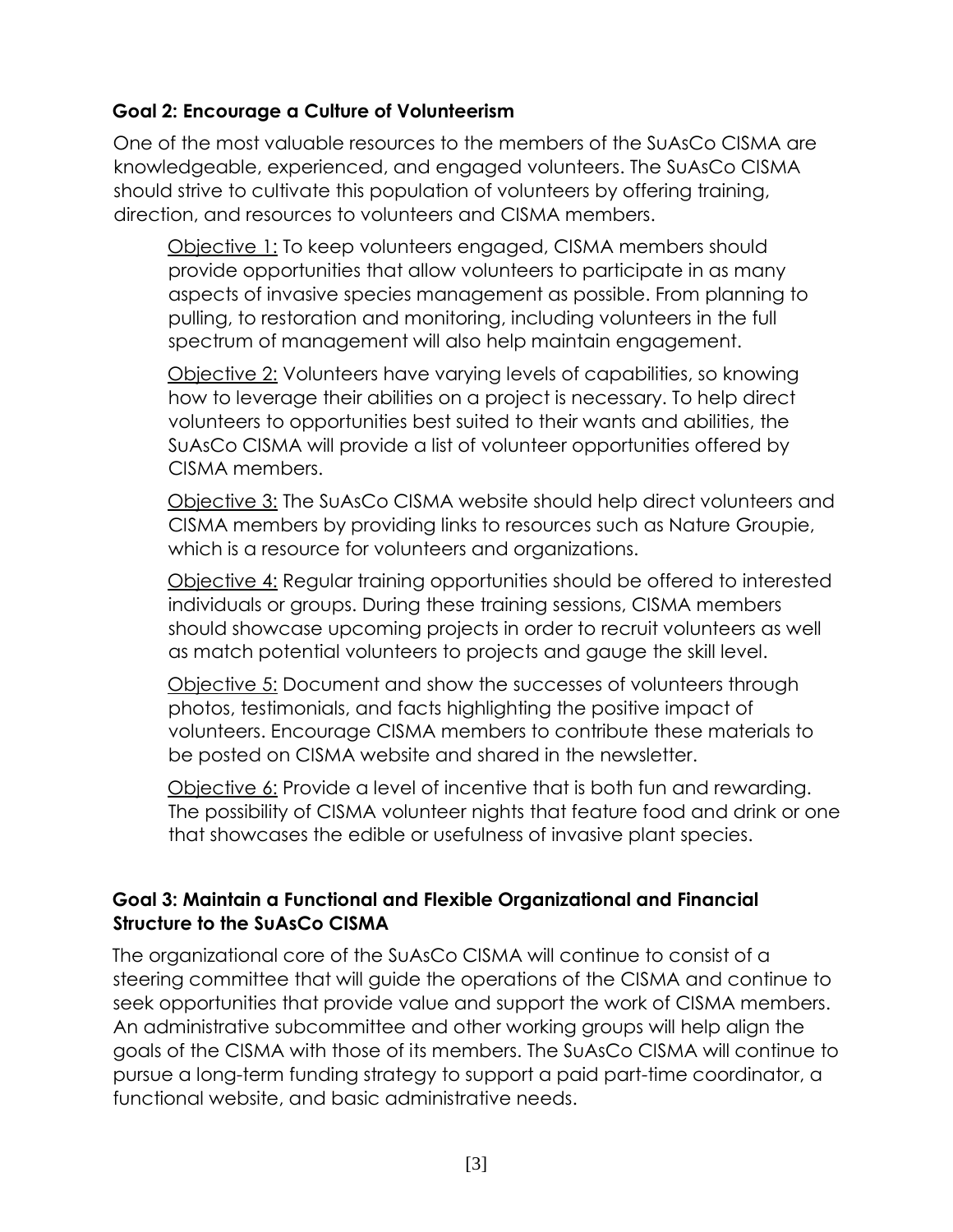Objective 1: Create working groups and subcommittees that reflect the needs of the CISMA membership.

Objective 2: Continue seeking and offering small grant opportunities that supports the work of the CISMA membership. Develop method of sharing grant opportunities to CISMA membership.

Objective 3: Develop metrics that measure the effectiveness of CISMA related projects and initiatives. Encourage CISMA members to collect evidence to support the metrics.

Objective 4: Explore alternative and long-term funding options for the coordinator and continue seeking member donations.

## **Goal 4: Early Detection and Prioritization**

One of the most important strategies for invasive plant management is to prevent the spread of new invasive species in the watershed. Second to early detection is prioritization of control efforts. Given the pervasiveness of invasive plants in our watershed, it is imperative that CISMA members prioritize their efforts to focus on the most ecologically significant areas within the watershed and within each town.

Objective 1: Maintain CISMA Early Detection and Rapid Response Program. Communicate with NEWFS and MIPAG when needed to update the list of early detection species and distribute identification, habitat, and location information to CISMA members.

Objective 2: Work with CISMA members to establish ecological priority areas for management at the watershed and town level.

Objective 3: Provide planning, prioritizing, and management guidance. Create a SuAsCo CISMA Version of "Picking Our Battles" and post guidance on the CISMA website – provide portals for the public, homeowners, conservation landowners, etc that feature information most relevant to that audience.

Objective 4: Integrate restoration protocols for invasive species projects and communicate with the State to prioritize management at rare species locations.

Objective 5: CISMA should exemplify best practices in all aspects of invasive species management, especially in preventing the spread of invasives through management and recreational activities. Programs such as PlayCleanGo.org provide educational material for recreationalists and those who work outdoors on how to reduce the unintentional spread of invasive species.

Objective 6: Provide an annual report to towns within the watershed that highlights priority areas, potential areas of colonization, updated maps, and upcoming training opportunities.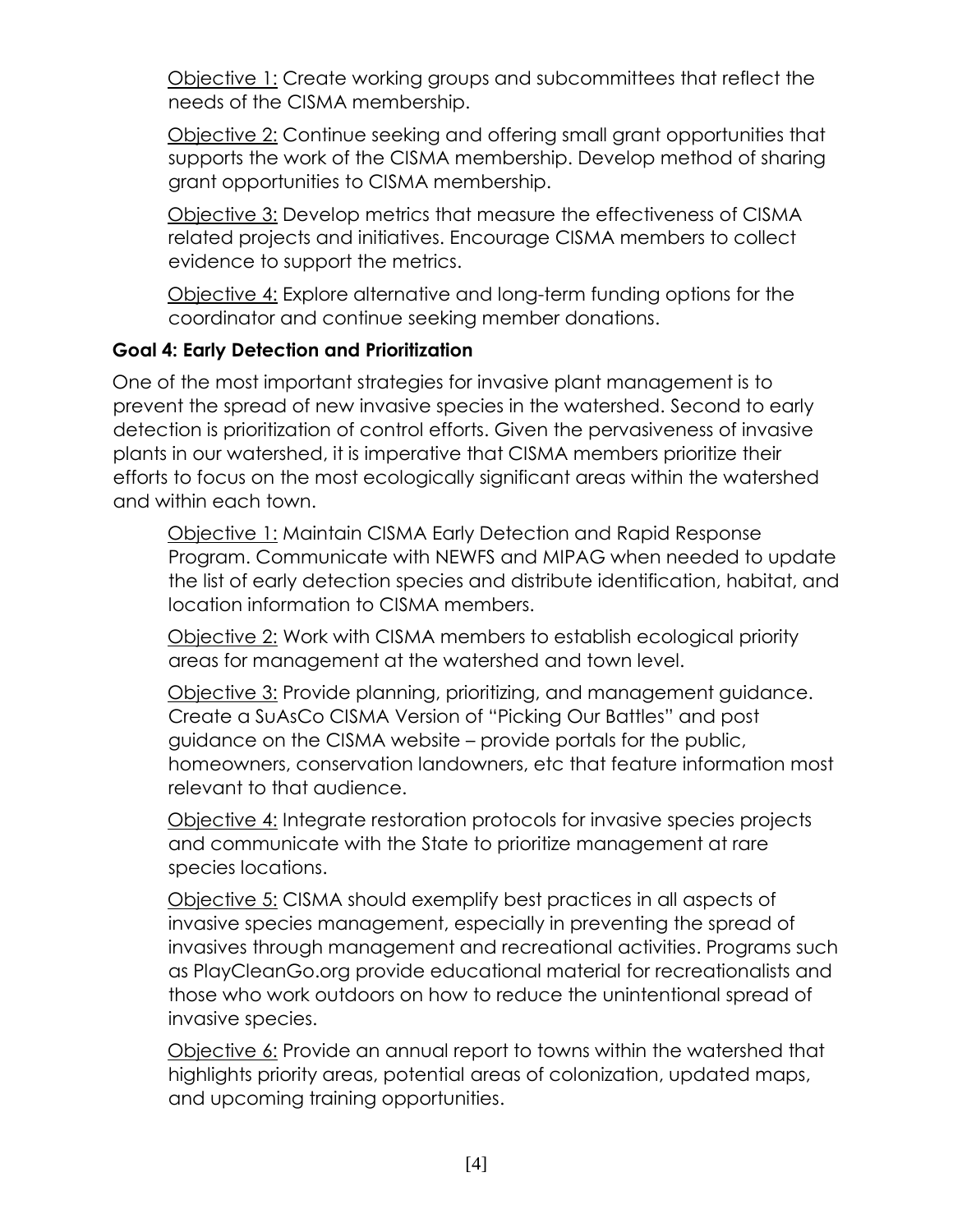## **Goal 5: Stay Current with the Science**

The SuAsCo CISMA will stay current on best management practices for invasive plants managed within the state of Massachusetts as well as how climate change will impact the current and future projects of the SuAsCo CISMA.

Objective 1: Attend conferences and meetings relevant to the goals and objectives of the SuAsCo CISMA and its members. At least one member of the SuAsCo CISMA should attend relevant conferences and report their findings to the rest of the SuAsCo CISMA membership.

- MIPAG: Massachusetts Invasive Plant Advisory Group
- MDAR: Massachusetts Department of Agricultural Resources
- Northeast Regional Invasive Species Climate Change Management Conference

Objective 2: The CISMA coordinator will regularly communicate with colleges, universities, state and federal agencies, regional organizations and other institutions to stay up to date on current research, tools, mapping, treatment methods, etc. Members of the SuAsCo CISMA will then be notified of any updates through member meetings and the newsletter.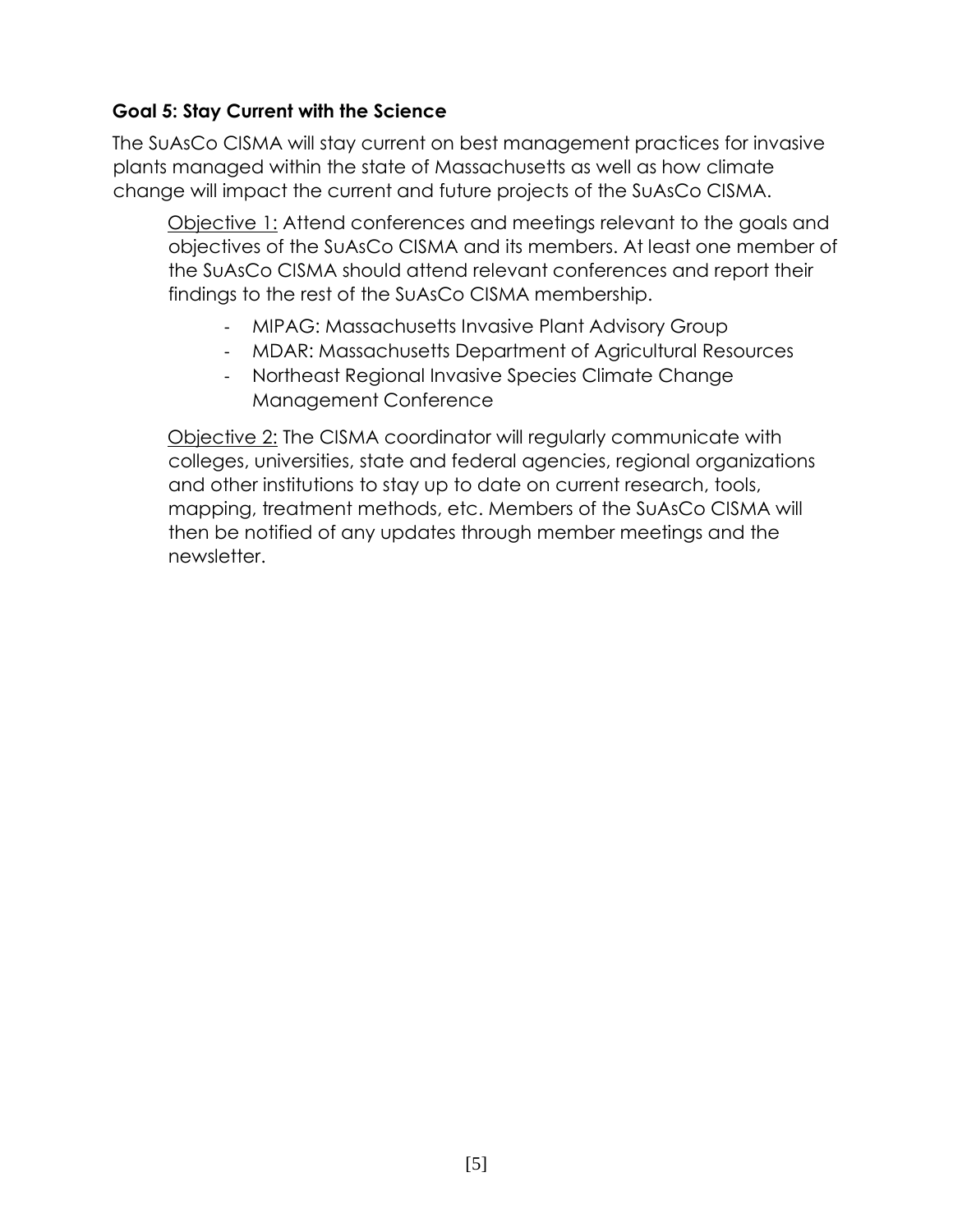## **Appendix**

### Appendix A – Signatories & Supporting Partners

Principle Partners – The following organizations are signatories to the Memorandum of Understanding establishing the SUASCO CISMA.

| <b>Berlin Conservation Commission</b>                              | New England Wild Flower Society            |
|--------------------------------------------------------------------|--------------------------------------------|
| <b>Carlisle Conservation Commission</b>                            | OARS: Organization for the Assabet,        |
| <b>Carlisle Conservation Foundation</b>                            | Sudbury, and Concord Rivers                |
| <b>Chelmsford Conservation Commission</b>                          | Southborough Open Land Foundation          |
| Concord Land Conservation Trust                                    | <b>Stow Conservation Commission</b>        |
| <b>Concord Natural Resources CommissionStow Conservation Trust</b> |                                            |
| Framingham State University Biology                                | <b>SuAsCo Watershed Community Council</b>  |
| Department                                                         | SuAsCo Wild & Scenic River Stewardship     |
| Friends of the Assabet River NWR                                   | Council                                    |
| <b>Harvard Conservation Commission</b>                             | Sudbury River Watershed Organization       |
| <b>Hop Brook Protection Association</b>                            | <b>Sudbury Valley Trustees</b>             |
| Lincoln Conservation Commission                                    | The Trustees of the Reservations           |
| Lincoln Land Conservation Trust                                    | U.S. Fish & Wildlife Service               |
| Littleton Conservation Commission                                  | USDA-Natural Resources Conservation        |
| Littleton Conservation Trust                                       | Service                                    |
| Marlborough Conservation Commission The Walden Woods Project       |                                            |
| Mass Audubon                                                       | <b>Wayland Conservation Commission</b>     |
| <b>Maynard Conservation Commission</b>                             | <b>Wayland Surface Water Quality</b>       |
| <b>Middlesex Conservation District</b>                             | Committee                                  |
| Natick Garden Club                                                 | <b>Westborough Conservation Commission</b> |
| National Park Service                                              | Westborough Community Land Trust           |
| New England Forestry Foundation                                    | <b>Westford Conservation Trust</b>         |
|                                                                    |                                            |

Supporting Partners – The following organizations are not signatories to the MOU, but are supportive of and interested in participating in some capacity in the SUASCO CISMA.

Acton Conservation Commission

Massachusetts Fish and Game – Division of Ecological Restoration Mass Natural Heritage and Endangered Species Program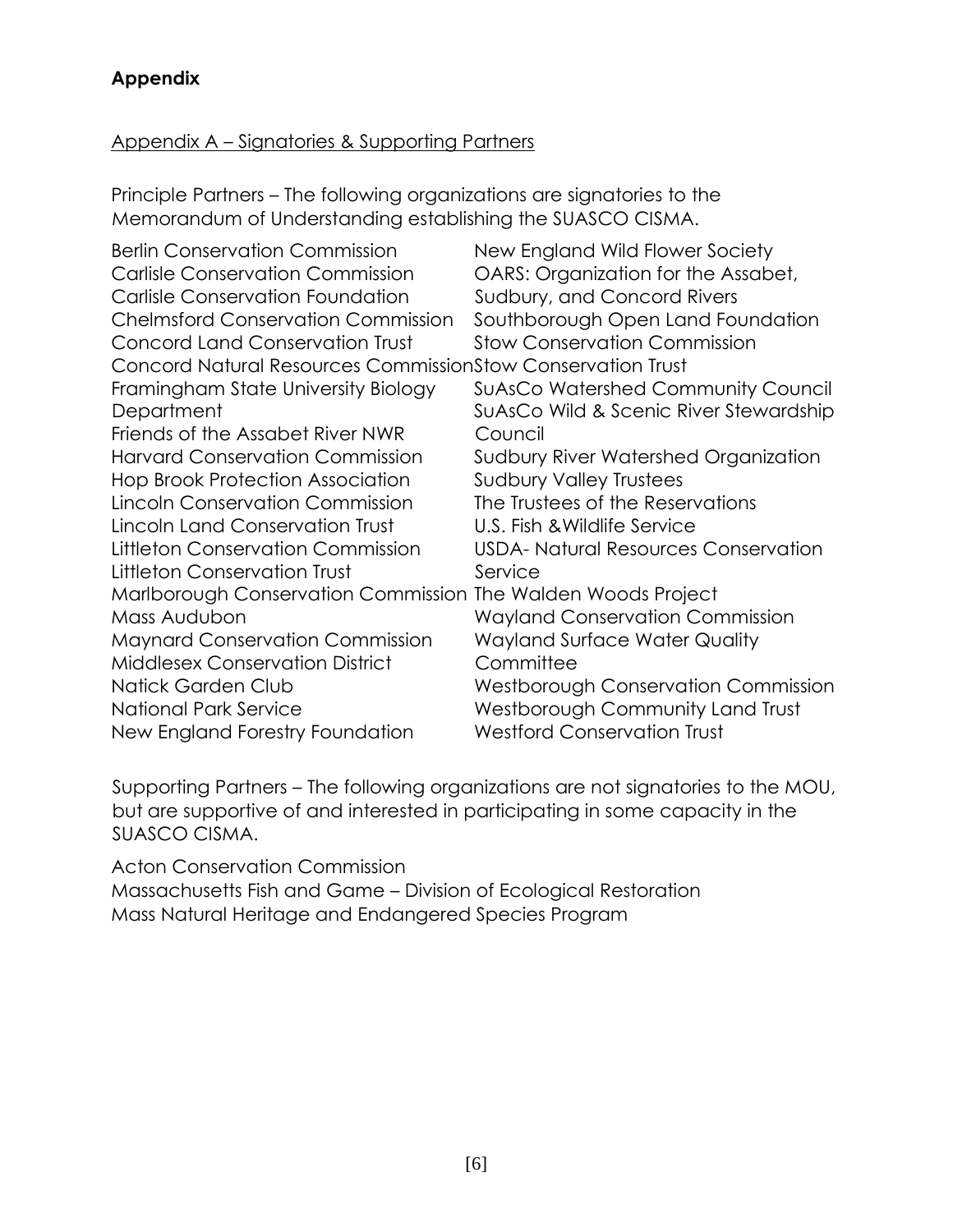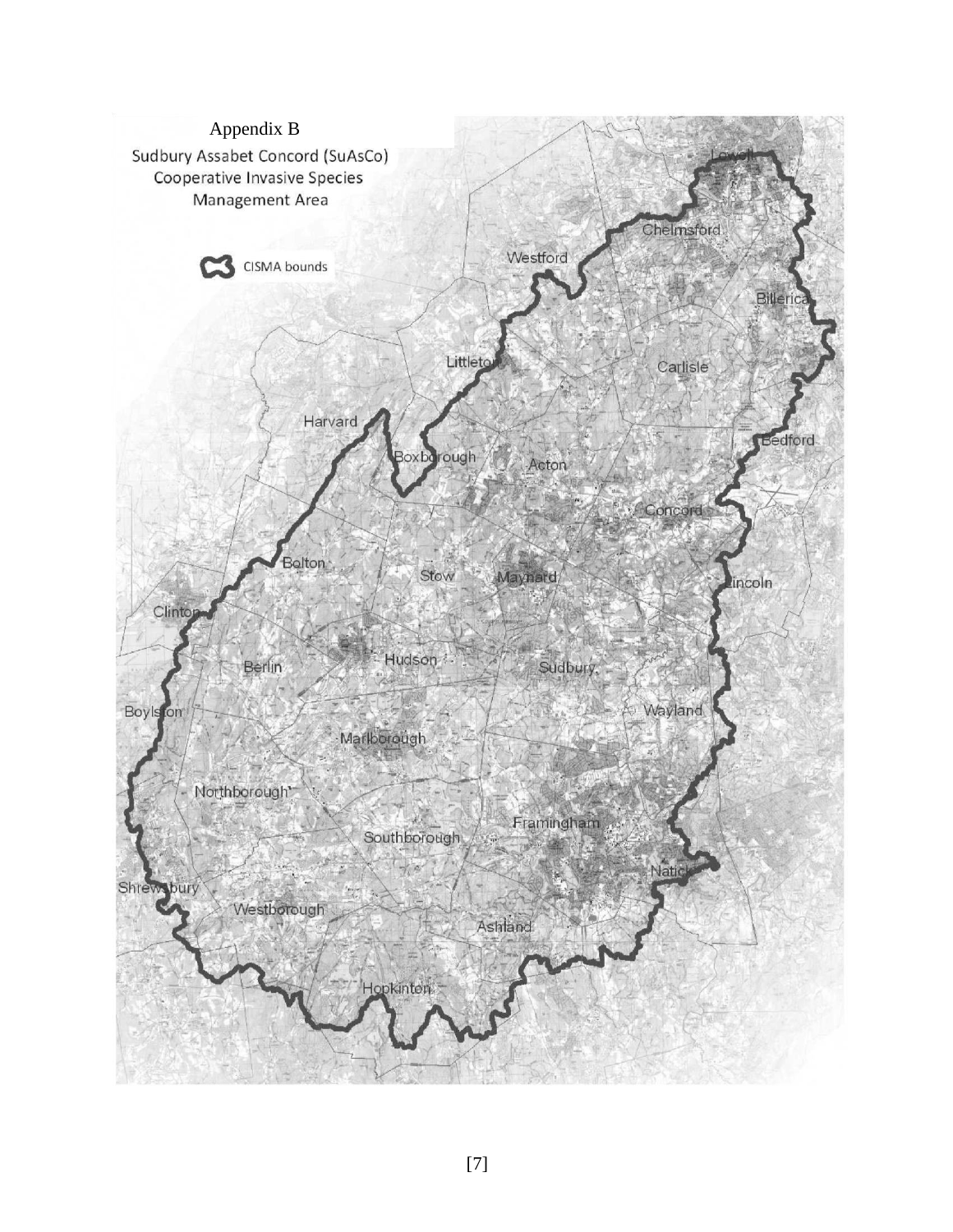## Appendix C – Early Detection Species

The below list of potential invaders was devised by the Massachusetts Invasive Plant Advisory Group. These early detection species may already exist in the watershed but are not well established. These species are considered early detection when identified in a new location and have the potential to be eradicated. All species listed below are considered to be priority species for CISMA wide management efforts.

Amur Cork Tree - *Phellodendron amurense* Brazilian Waterweed – *Egeria densa* Callery Pear – *Pyrus calleryana* Creeping Buttercup – *Ranunculus repens* European Alder – *Alnus glutinosa* European Rusty and Gray Willow – *Salix cinerea and Salix atrocinerea* Fig Buttercup – *Ficaria verna* Giant Hogweed – *Heracleum mantegazzianum* Hydrilla – *Hydrilla verticillata* Japanese Stiltgrass – *Microstegium vimineum* Kudzu – *Pureraria montana* Mile-a-Minute Vine – *Persicaria perfoliata* Narrow-leaf Bittercress – *Cardamine impatiens* Broad-leaved Pepperweed – *Lepidium latifolium* Wall Lettuce – *Mycelis muralis* Wild Chervil – *Anthriscus sylvestris* Wineberry – *Rubus phoenicolasius*

## Appendix D – Priority Species

This list is intended to identify invasive species which are high priorities for concerted management effort due to their ability to spread rapidly, their pervasive impact on habitat, and/or the existence of efficacious control methods. As with the Priority Areas identified in Exhibit E, this list is intended to focus CISMA-coordinated efforts on the species agreed by consensus to be priorities for collaborative effort, and is not intended to preclude control efforts focused on other species. The designated priority species are subject to change overtime to reflect the current goals of the CISMA.

1.) All Early Detection species listed in Exhibit D are considered priority species.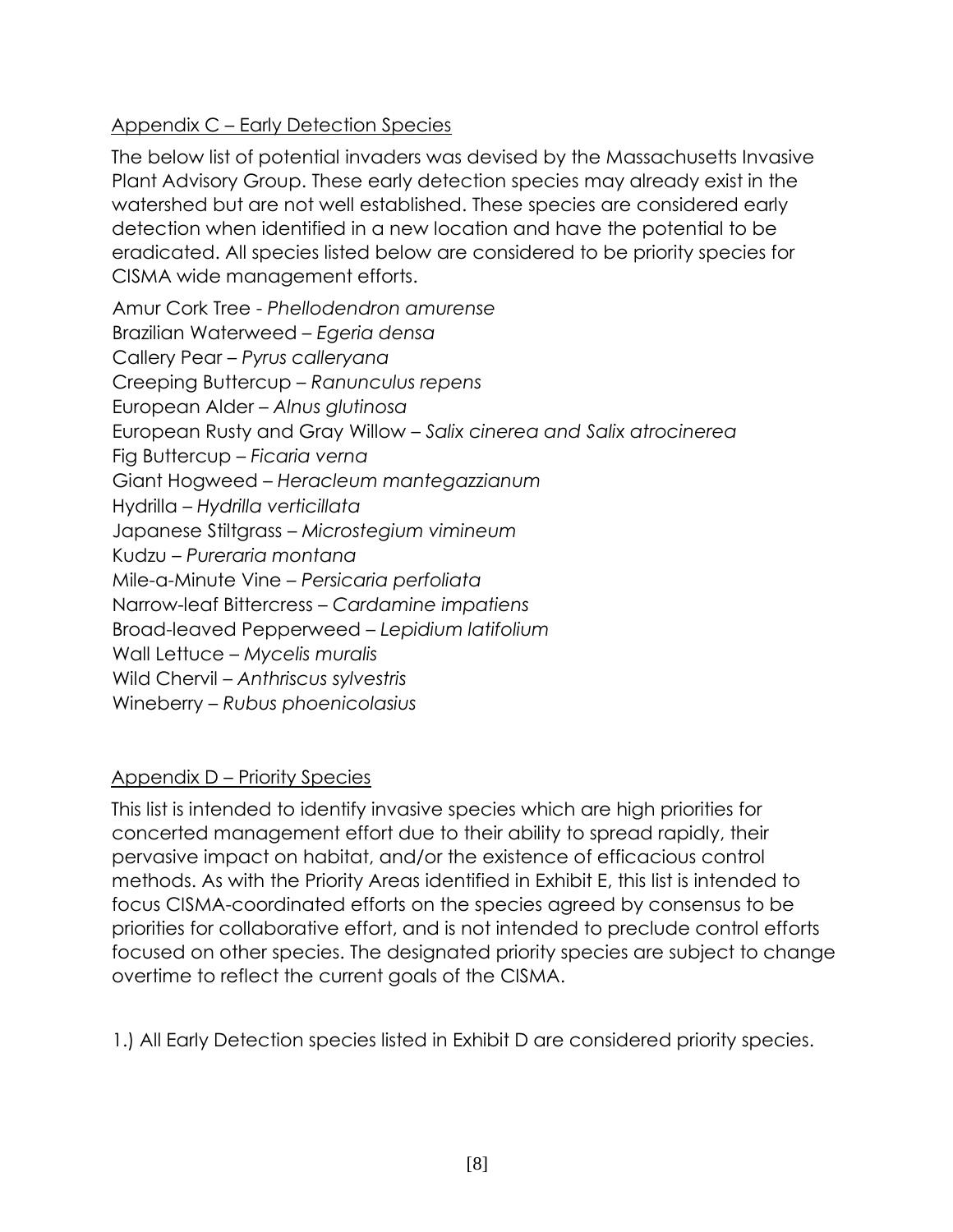- 2.) These four species are watershed-wide, multi-partner collaboration target species. These species have potential for several partners to be involved in management, they invade waterways which cross through several landowners, impact recreational and habitat values, and have potential for control efforts to be successful in management not eradication.
	- Water chestnut *(Trapa natans)*  requires wide-area collaborative effort due to its aquatic dispersal; ongoing joint control efforts could be supported by CISMA
	- Purple loosestrife *(Lythrum salicaria)* requires wide-area collaborative effort; candidate for biocontrol
	- Phragmites (Phragmites australis) herbicide, mowing
	- Eurasian milfoil *(Myriophyllum spicatum)* potential for biocontrol, herbicide and mechanical treatment
- 3.) These six species are watershed-wide, highly noxious species. These species spread quickly, form monocultures, alter soil chemistry, and are usually not extensive so eradication is possible.
	- Garlic mustard *(Alliaria petiolata)* alters soil chemistry; good candidate for volunteer hand pulling
	- Japanese knotweed *(Polygonum cispidatum)* potentially fastspreading, dense-growing, easily dispersed
	- Spotted knapweed *(Centaurea biebersteinii)* potential to severely impact grassland habitats; candidate for biocontrol
	- Tree of heaven *(Ailanthus altissima)* wind-dispersed, aggressive growth; best dealt with preventatively
	- Black swallowwort/pale swallowwort *(Cynanchum louiseae/Cynanchum rossicum)* – aggressive, wind-dispersed species
	- Japanese stiltgrass *(Microstegium vimineum)* also listed as an ED/RR species
- 4.) These seven species are well established species with known effective treatment methods. While watershed wide eradication is not likely, these species will be targeted for eradication in priority areas and in areas of new infestation.
	- Oriental bittersweet *(Celastrus orbiculatus)*
	- Glossy buckthorn *(Frangula alnus)*
	- Japanese barberry *(Berberis thunbergii)*
	- Autumn olive *(Elaeagnus umbellata)*
	- Bush honeysuckles *(Lonicera spp.)*
	- Burning bush *(Euonymus alatus*
	- Multiflora rose *(Rosa multiflora)*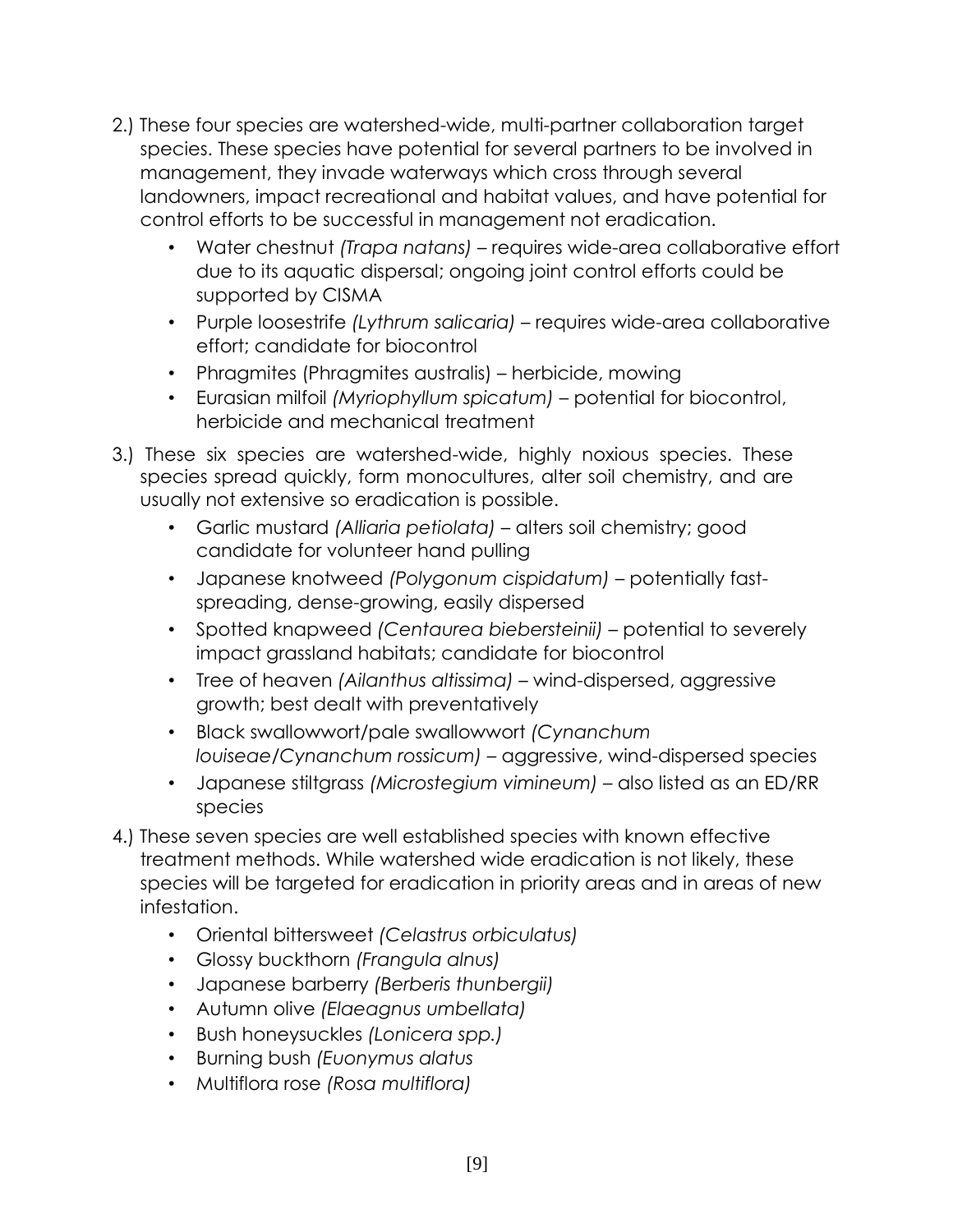## Appendix E – Grant Opportunities

- Sudbury Foundation
	- o <http://www.sudburyfoundation.org/>
- Mass Wildlife Habitat Grants
	- o [https://www.mass.gov/service-details/masswildlife-habitat](https://www.mass.gov/service-details/masswildlife-habitat-management-grant-program)[management-grant-program](https://www.mass.gov/service-details/masswildlife-habitat-management-grant-program)
- National Fish and Wildlife Foundation
	- o <http://www.nfwf.org/whatwedo/grants/Pages/home.aspx>
- River Stewardship Council Partnership Grant
	- o [http://www.sudbury-assabet-concord.org/the](http://www.sudbury-assabet-concord.org/the-organization/working-together)[organization/working-together](http://www.sudbury-assabet-concord.org/the-organization/working-together)
- EQUIP WHIP, NRCS Grants
	- o [https://www.nrcs.usda.gov/wps/portal/nrcs/main/national/progr](https://www.nrcs.usda.gov/wps/portal/nrcs/main/national/programs/financial/whip/) [ams/financial/whip/](https://www.nrcs.usda.gov/wps/portal/nrcs/main/national/programs/financial/whip/)
- 3.19 DEP Grants, Healthy Watersheds
	- o [https://www.epa.gov/hwp/healthy-watersheds-consortium](https://www.epa.gov/hwp/healthy-watersheds-consortium-grants-hwcg)[grants-hwcg](https://www.epa.gov/hwp/healthy-watersheds-consortium-grants-hwcg)
- Clean Water Action
	- o <https://www.cleanwateraction.org/>
- NPS
	- o <https://www.nps.gov/index.htm>
- USFWS
	- o <https://www.fws.gov/>

# Appendix F – Plan for Funding

The CISMA Coordinator is responsible for providing consistent guidance to CISMA members, monitoring, preparing, and advancing grant opportunities, maintaining the CISMA website, holding meeting, preparing the newsletter, and providing a critical link to ensure that the institutional knowledge of the SuAsCo CISMA is not lost. Since the inception of the SuAsCo CISMA in 2009, the Coordinator position has been funded through grants. Long-term viability of critical position requires that we seek more permanent sources of funding. Opportunities may include:

Grant Funding